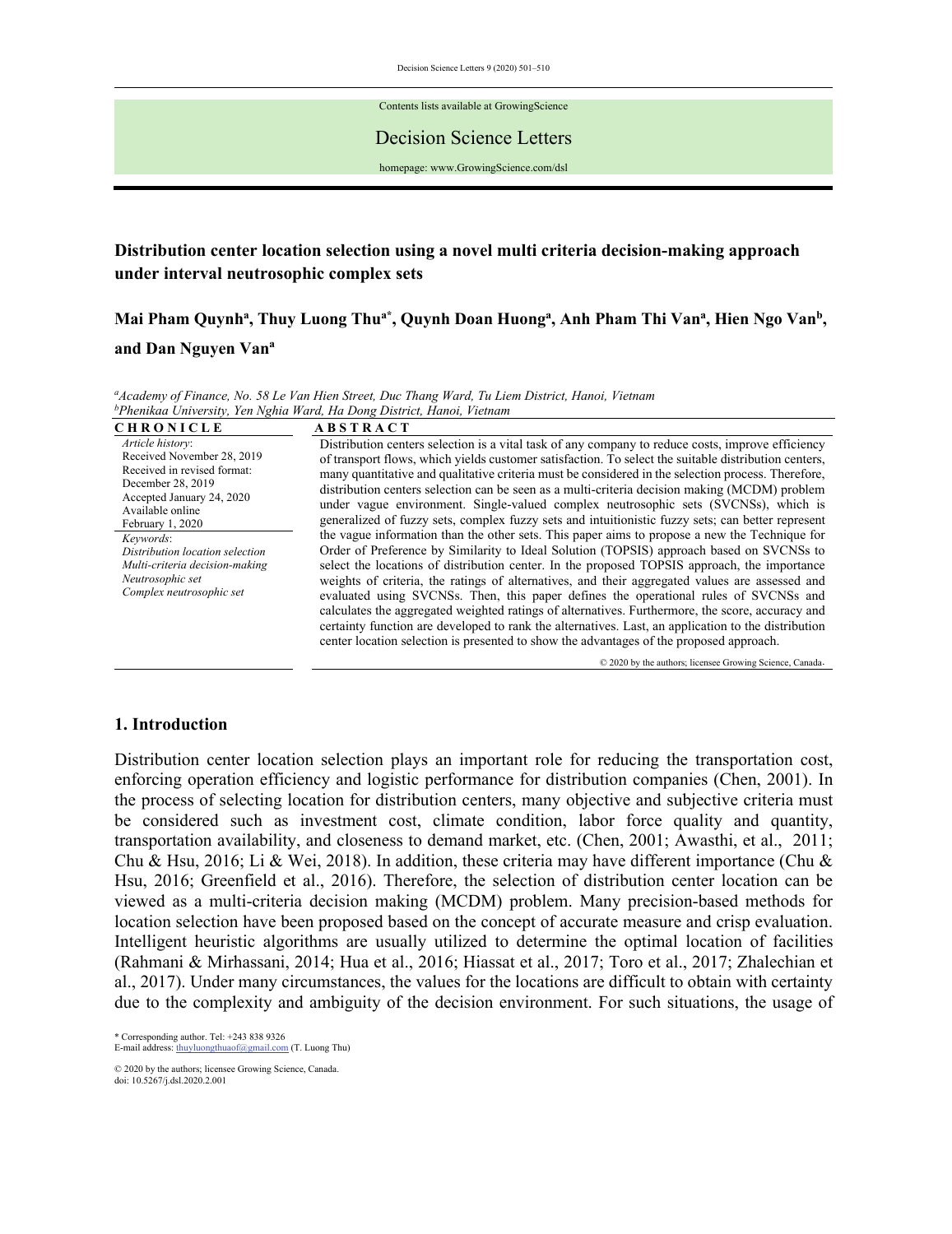precision-based methods is not adequate to solve the location selection problem (Li & Wei, 2018). To solve with this problem, Zadeh (1965) proposed the fuzzy sets theory which is one of the most effective tools for processing vague information. Numerous fuzzy MCDM approaches have been proposed to solve the location selection problems. Awasthi et al. (2011) presented the technique for order of preference by similarity to ideal solution (TOPSIS) framework for location planning for urban distribution centers under a fuzzy environment. Rao et al. (2015) proposed a fuzzy multi-attribute group decision making (FMAGDM) technique based on a linguistic 2-tuple is used to evaluate potential city logistics centers locations from a sustainability perspective. Chu and Hsu (2016) applied a maximizing set and minimizing based fuzzy MCDM model to select and evaluate distribution center location. Pham et al. (2017) developed a fuzzy Delphi TOPSIS for choosing the locations of logistics centers in Vietnam. Singh et al. (2018) used a fuzzy analytic hierarchy process (AHP) for warehouse location selection. Recent studies in fuzzy sets have been extended by using complex fuzzy sets (Tamir et al., 2015; Selvachandran et al., 2018; Yazdanbakhsh & Dick, 2018) for better designing and modeling reallife applications. The functionality of complex is for handling the information of uncertainty and periodicity simultaneously (Ali et al., 2018). Selvachandran et al. (2018) presented two new operations for the interval-valued complex fuzzy set model in order to solve an economics problem in the Malaysian economy in recent year. A systematic review of the field of complex fuzzy sets and logic was conducted by Yazdanbakhsh and Dick (2018) and Tamir et al. (2015). The application of fuzzy set theory allows incorporating the vague and imprecise linguistic terms into the decision process. However, the disadvantage of fuzzy sets is that it only has a membership, and is unable to express nonmembership. Atanassov (1986, 1989) introduced the intuitionistic fuzzy sets (IFSs) by adding a nonmembership function. IFSs can only handle incomplete information not the indeterminate information and inconsistent information. In order to process all kind of incomplete, indeterminate and inconsistent information, Smarandache (1999, 2005) proposed neutrosophic set (NS) by adding an independent indeterminacy-membership. Wang et al. (2005) further proposed a single valued neutrosophic set (SVNS) in order to directly use in real-life applications. SVNS is an instance of the NS. The SVNS, which is a generalization of fuzzy set and IFSs, has been magnificently applied in different fields, including decision-making problems (Pramanik et al., 2016; Das et al., 2019; Sodenkamp et al., 2018; Abdel-Basset et al., 2019; Abdel-Basset & Mohamed, 2019; Liu & You, 2019). However, a limited study has proposed the MCDM approaches using SVNSs for selecting and evaluating distribution center location (Pramanik et al., 2016). To our knowledge, no prior studies have developed a TOPSIS approach using the single-valued complex neutrosophic sets (SVCNS) to select and evaluate distribution center location.

This paper aims to propose a new TOPSIS approach based on SVCNS in order to support for distribution center location selection and evaluation process. In the proposed approach, the importance weights of decision criteria and the ratings of qualitative criteria are assessed in linguistic variables which are described by complex neutrosophic sets. This paper assesses and evaluates the importance weights of criteria, the ratings of alternatives, and their aggregated values using SVCNSs. Furthermore, the score, accuracy and certainty function are developed to rank the alternatives. Last, an application to the distribution center location selection is presented to show the advantages of the proposed approach. The organization of this paper is as follows. Section 2 introduces the concepts of complex fuzzy sets, NS, SVCNSs, and their operations. Section 3 presents the operational rules of the SVCNS. Section 4 proposed the TOPSIS approach in CNS. A numerical example with real dataset is used to show the procedure and advantage of the proposed method in Section 4. Finally, conclusion is given in Section 6.

# **2. Preliminaries**

This section reviews the basic concepts of NS, complex fuzzy sets, and SVCN as in the following:

**Definition 1.** *Neutrosophic Set (NS)* **(**Smarandache, 1998)

Let U be a universe of discourse and a set  $B \subset U$ , such that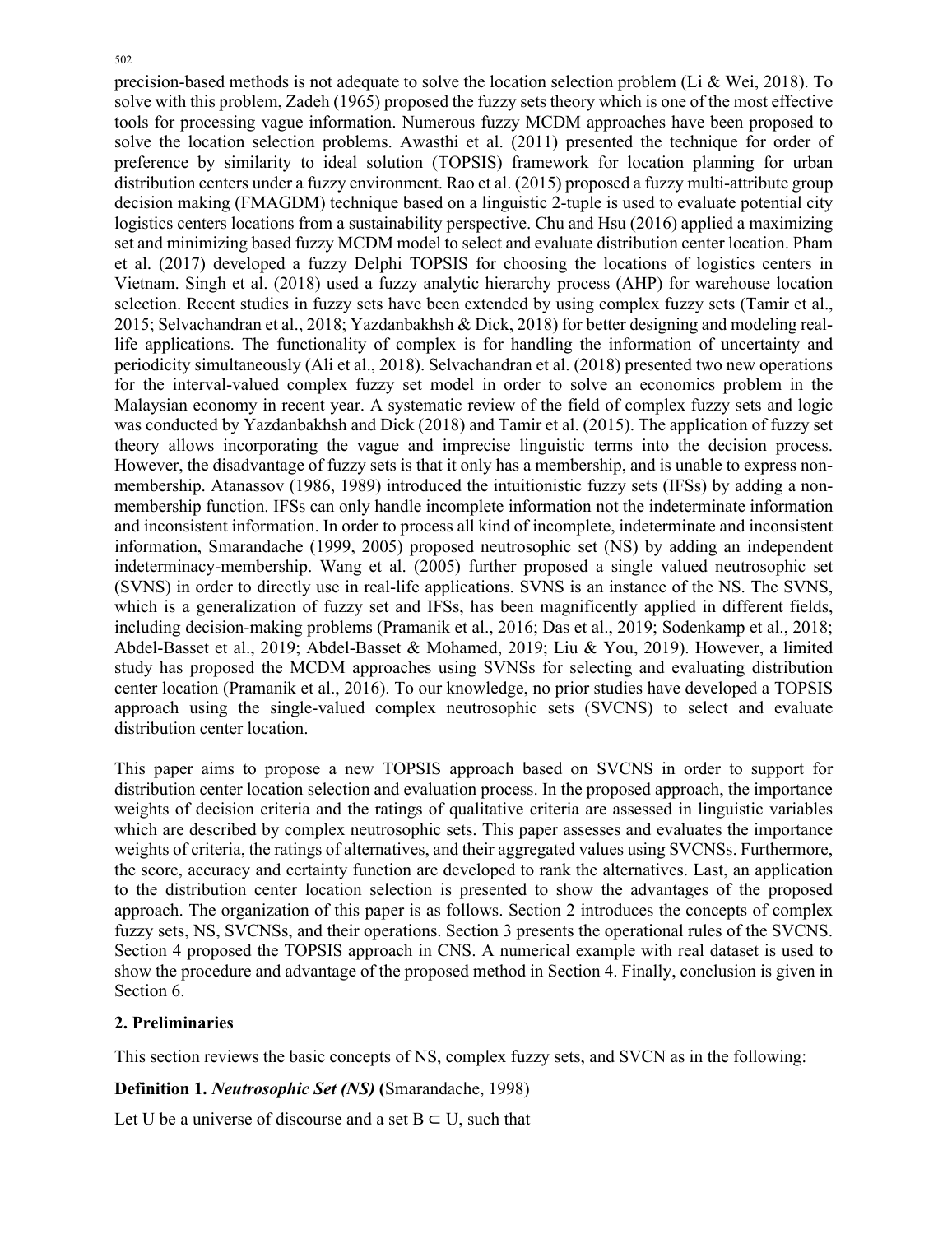$$
B = \{x, (T_B(x), I_B(x), F_B(x)), x \in U\},\
$$

where B is characterized by a truth membership function  $T_B$ , an indeterminacy membership function  $I_B$ , and a falsehood membership function  $F_B$ . T<sub>B</sub>(x), I<sub>B</sub>(x), F<sub>B</sub>(x) ⊆ [0, 1] are real subsets, for all x ∈ U, is called a neutrosophic set (NS) (Smarandache 1998). If T<sub>B</sub>(x),  $I_B(x)$ ,  $F_B(x) \in [0,1]$  are real (crisp) numbers, for all x ∈ U, then B is called a *single-valued neutrosophic set* (SVNS) (Wang et al. 2005a).

### **Definition 2.** *Complex Fuzzy Set*

Ramot et al. (2012) defined a complex fuzzy set A on a universe of discourse U as follows:  $A = \{(x, \lambda_A(x)) : x \in U\} = \{(x, a_A(x)e^{j\omega_A(x)}): x \in U\},\$ where:  $\lambda_A(x) = a_A(x)e^{j\omega_A(x)}, j = \sqrt{-1}, a_A(x) \in [0,1]$  and  $\omega_A(x) \in [0,2\pi]$  are both real value.

### **Definition 3.** *Single-Valued Complex Neutrosophic Set*

A single-valued complex neutrosophic set (SVCNS)  $\overline{R}$  on a universe of discourse *U* can be represented in set form as (Ali and Smarandache, 2017):

$$
\overline{R} = \left\{ \left( x, T_{\overline{R}}(x), I_{\overline{R}}(x), F_{\overline{R}}(x) \right) : x \in U \right\}
$$

where:  $T_{\overline{R}}(x) = o_{\overline{R}}(x) \cdot e^{j\mu_{\overline{R}}(x)}$ ,  $I_{\overline{R}}(x) = u_{\overline{R}}(x) \cdot e^{j\lambda_{\overline{R}}(x)}$  and  $F_{\overline{R}}(x) = v_{\overline{R}}(x) \cdot e^{j\omega_{\overline{R}}(x)}$  are the truth, indeterminacy and falsity membership function, respectively;  $\sigma_{\overline{p}}(x), u_{\overline{p}}(x), v_{\overline{p}}(x)$  and  $\mu_{\overline{p}}(x), \lambda_{\overline{p}}(x), \omega_{\overline{p}}(x)$  are real values;  $o_{\overline{p}}(x), u_{\overline{p}}(x), v_{\overline{p}}(x) \in [0,1]$  and  $0 \le o_{\overline{p}}(x), u_{\overline{p}}(x), v_{\overline{p}}(x) \le 3$ .

#### **Definition 4.** *Complement of Single-Valued Complex Neutrosophic Set*

The complement of a SVCNS  $\overline{R} = \left\{ (x, T_{\overline{R}}(x), I_{\overline{R}}(x), F_{\overline{R}}(x)) : x \in U \right\}$  can be defined as:

$$
\overline{R}^c = \left\{ \left( x, T_{\overline{R}^c}(x), I_{\overline{R}^c}(x), F_{\overline{R}^c}(x) \right) : x \in U \right\},\
$$

where,

$$
T_{\overline{R}^c}(x) = o_{\overline{R}^c}(x) e^{j\mu_{\overline{R}^c}(x)} = v_{\overline{R}}(x) e^{j(2\pi - \mu_{\overline{R}}(x))},
$$
  
\n
$$
I_{\overline{R}^c}(x) = u_{\overline{R}^c}(x) e^{j\lambda_{\overline{R}^c}(x)} = (1 - u_{\overline{R}}(x)) e^{j(2\pi - \lambda_{\overline{R}}(x))},
$$
  
\n
$$
F_{\overline{R}^c}(x) = v_{\overline{R}^c}(x) e^{j\omega_{\overline{R}^c}(x)} = o_{\overline{R}}(x) e^{j(2\pi - \omega_{\overline{R}}(x))}.
$$

### **3. Proposed operational rules of single-valued complex neutrosophic sets**

The operational rules of two SVCNSs  $H = (t_H(x)e^{j\pi\omega_H(x)}, t_H e^{j\pi\psi_H(x)}, f_H(x)e^{j\pi\phi_H(x)})$  and  $K = (t_K(x)e^{j\pi\omega_K(x)}, i_K e^{j\pi\psi_K(x)}, f_K(x)e^{j\pi\phi_K(x)})$  are defined as the following: (i)  $H^*K = (T_{H^*K}(x), I_{H^*K}(x), F_{H^*K}(x))$  $=\int_{0}^{t} t_{H}(x) t_{K}(x) e^{j\pi\omega_{H}(x)*\omega_{K}(x)} \cdot (i_{H}(x) + i_{K}(x) - i_{H}(x) i_{K}(x)) e^{j\pi\omega_{H}(x)*\omega_{K}(x)}$  $\big(f_{H}\big(x\big)\!+\!f_{_{\!K}}\big(x\big)\!-\!f_{_{\!H}}\big(x\big)f_{_{\!K}}\big(x\big)\big)\!.e^{j\pi\phi_{\!H}\left(x\right)^*\phi_{_{\!K}}\left(x\right)}$ H H \* $\omega_K(x)$  ( ; ( , ) ; ( , ) ; ( , ) ; ( , )  $\omega_K(x)$  ; ( ) \*  $. e^{j\pi\omega_{\rm H}(x)^*\omega_{\rm K}(x)}, (i_{\rm H}(x)+i_{\rm K}(x)-i_{\rm H}(x)i_{\rm K}(x)). e^{j\pi\psi_{\rm H}(x)^*\psi_{\rm K}(x)},$ .  $K^{(X)}$  (i  $(\mathbf{v}) + i$   $(\mathbf{v}) - i$   $(\mathbf{v})i$   $(\mathbf{v})$   $\partial^{J\pi\psi_{H}(X)\psi_{K}}$ *K jx x j x x*  $H(\lambda)^t K(\lambda)^t$   $\qquad \qquad$   $\qquad \qquad$   $\qquad$   $\qquad \qquad$   $\qquad$   $\qquad \qquad$   $\qquad \qquad$   $\qquad \qquad$   $\qquad \qquad$   $\qquad \qquad$   $\qquad \qquad$   $\qquad \qquad$   $\qquad \qquad$   $\qquad \qquad$   $\qquad \qquad$   $\qquad \qquad$   $\qquad \qquad$   $\qquad \qquad$   $\qquad \qquad$   $\qquad \qquad$   $\qquad \qquad$   $\qquad \qquad$   $\qquad \qquad$   $\qquad \qquad$  $j\pi\phi_H(x)^*\phi_K(x)$  $H(\lambda)$ <sup>T</sup>  $J_K(\lambda)$   $J_H(\lambda)J_K$  $t_{_H}(x)t_{_K}(x).e^{\jmath\pi\omega_{\text{H}}(x)^*\omega_{K}(x)}, (i_{_H}(x)+i_{_K}(x)-i_{_H}(x)i_{_K}(x)).$  $f_{H}(x) + f_{K}(x) - f_{H}(x) f_{K}(x)$ ).e  $\pi \omega_{\rm H}(x)^* \omega_{\rm K}(x)$  (  $\pi$  )  $\pi$  (  $\pi$  )  $\pi$  (  $\pi$  )  $\pi$  (  $\pi$  )  $\pi$  )  $\pi$  ( $\pi$  )  $\pi$  ( $\pi$ )  $\pi$  ( $\pi$ )  $\pi$  $=\left(\frac{t_H(x)t_K(x)e^{j\pi\omega_H(x)*\omega_K(x)}\cdot\left(i_H(x)+i_K(x)-i_H(x)i_K(x)\right)e^{j\pi\omega_H(x)*\omega_K(x)}}{\left(\frac{t}{K}f(x)+f(x)-f(x)\right)e^{j\pi\omega_H(x)*\omega_K(x)}}\right)$  $\left( (f_H(x) + f_K(x) - f_H(x) f_K(x)) \cdot e^{j \pi \phi_H(x) \cdot \phi_K(x)} \right)$ (1)

ii)  $H + K = (T_{H \cup K}(x), I_{H \cup K}(x), F_{H \cup K}(x))$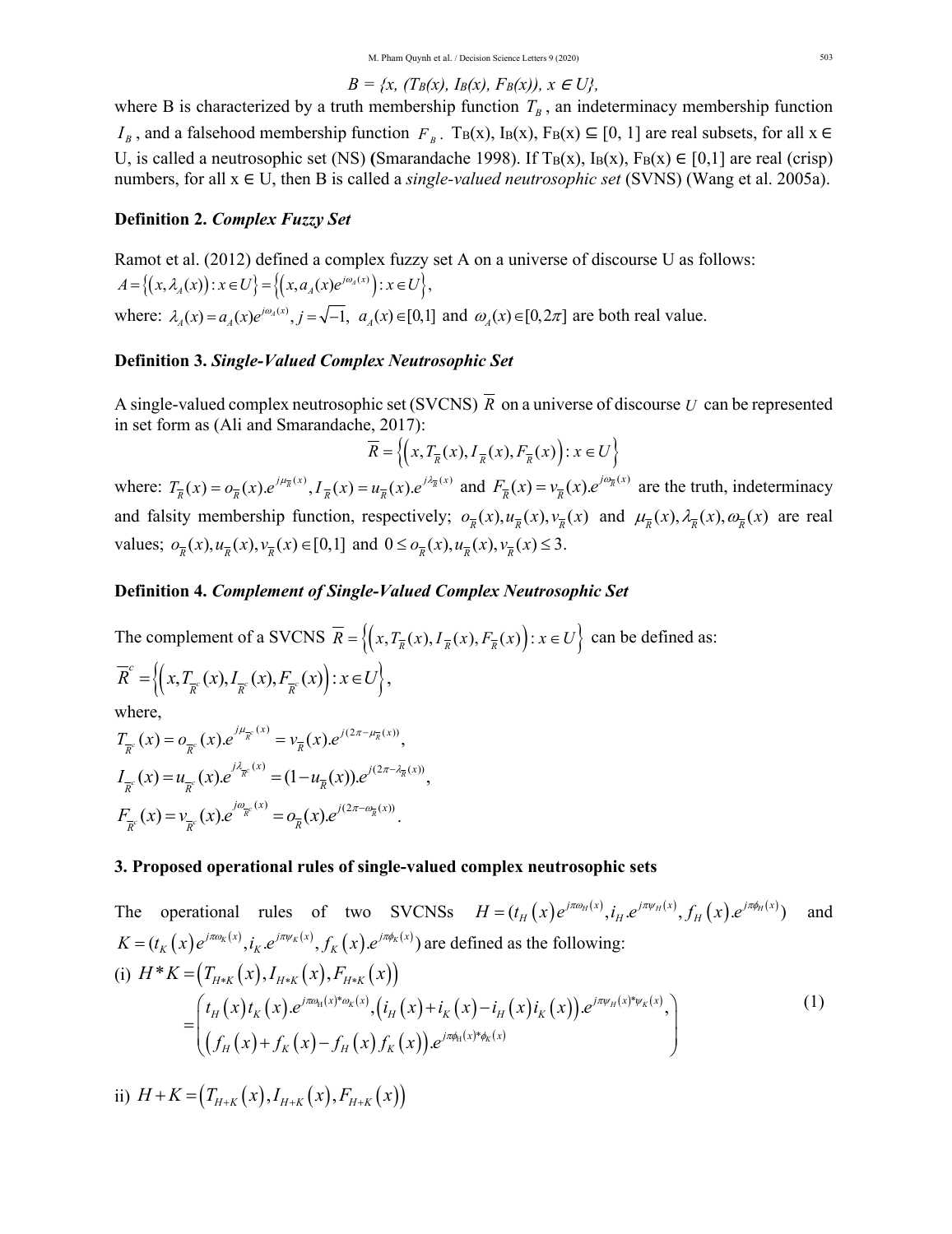504

$$
= \left( \begin{bmatrix} t_H(x) + t_K(x) - t_H(x) t_K(x) \end{bmatrix} . e^{j\omega[\omega_H(x) + \omega_K(x)]} , i_H(x) i_K(x) . e^{j\pi[\psi_H(x) + \psi_K(x)]} , \begin{bmatrix} t_H(x) f_K(x) . e^{j\pi[\omega_H(x) + \omega_K(x)]} , \end{bmatrix} \right)
$$
 (2)

(iii)  $R = c.H = (T_R(x), I_R(x), F_R(x))$ 

$$
= \left( \left[ 1 - (1 - t_H(x))^{c} \right] e^{j\pi c^{*}\omega_H(x)}, (i_H(x))^{c} e^{j\pi c^{*}\psi_H(x)}, (f_H(x))^{c} e^{j\pi c^{*}\phi_H(x)} \right) \tag{3}
$$

### **4. Proposed the new TOPSIS approach for distribution center location selection**

This section develops a new TOPSIS approach in SVCNS to select the most suitable distribution center. The steps of the proposed MCDM method are as follows:

Step 1: Determine and aggregate the ratings of distribution center locations versus criteria Step 2: Determine and aggregate the importance weights of criteria

Step 3: Calculate the weighted ratings of distribution center locations versus criteria

Step 4: Rank the potential distribution center locations.

#### *4.1. Determining and aggregating the ratings of distribution center locations versus criteria*

Let  $x_{wk} = (T_{wk}, I_{wk}, F_{wk})$  be the suitability rating assigned to alternative  $A_u$ ,  $u = 1,..., m$  by *l* decision-maker  $D_k$ ,  $k = 1,...,l$  for criterion  $C_v$ ,  $v = 1,...,n$ , where:  $T_{wk} = t_{wk} e^{j\pi\omega(x)}$ ,  $I_{wk} = i_{wk} e^{j\pi\omega(x)}$ ,  $F_{wk} = f_{wk} e^{j\pi\phi(x)}$ . Using the equations (1)-(3), the averaged suitability rating  $x_{w} = (T_w, I_w, F_w)$  can be evaluated as:

$$
x_{uv} = \frac{1}{l} \otimes (x_{uv1} \oplus x_{uv2} \oplus \dots \oplus x_{uvk} \oplus \dots \oplus x_{uvl}),
$$
\n(4)

where,

$$
T_{uv} = \left[\left(\sqrt{\frac{1}{l}\sum_{k=1}^{l}t_{uv}},1\right)\right]e^{j\pi\left[\frac{1}{l}\sum_{k=1}^{l}w_{k}(x)\right]} \quad I_{uv} = \left[\left(\sqrt{\frac{1}{l}\sum_{k=1}^{l}t_{uv}},1\right)\right]e^{j\pi\left[\frac{1}{l}\sum_{k=1}^{l}w_{k}(x)\right]} \quad F_{uv} = \left[\left(\sqrt{\frac{1}{l}\sum_{k=1}^{l}f_{uvk}},1\right)\right]e^{j\pi\left[\frac{1}{l}\sum_{k=1}^{l}w_{k}(x)\right]}
$$

*4.2. Determining and aggregating the importance weights of criteria* 

Let  $w_w = (T_w, I_w, F_w)$  be the weight assigned by decision-maker  $D_k$  to criterion  $C_v$ , where:  $T_{uv} = t_{uv} e^{j\pi\omega(x)}$ ,  $I_{uv} = i_{uv} e^{j\pi\psi(x)}$ ,  $F_{uv} = f_{uv} e^{j\pi\phi(x)}$ ,  $F_{uv} = f_{uv} e^{j\pi\phi(x)}$ ,  $v = 1,...,n$ ;  $k = 1,...,l$ . Using the Eqs. (1)-(3), the aggregated weight  $w_v = (T_v, I_v, F_v)$  can be evaluated as:

$$
w_{v} = \left(\frac{1}{l}\right) \otimes \left(w_{v1} \oplus w_{v2} \oplus \ldots \oplus w_{vl}\right),\tag{5}
$$

where,

$$
T_{\nu} = \left[\left.\bigwedge\left(\frac{1}{l}\sum_{k=1}^{l}t_{\nu k},1\right)\right]\right]e^{j\pi\left[\frac{1}{l}\sum_{k=1}^{l}w_{k}(x)\right]} \qquad I_{\nu} = \left[\left.\bigwedge\left(\frac{1}{l}\sum_{k=1}^{l}t_{\nu k},1\right)\right]\right]e^{j\pi\left[\frac{1}{l}\sum_{k=1}^{l}w_{k}(x)\right]} \qquad F_{\nu} = \left[\left.\bigwedge\left(\frac{1}{l}\sum_{k=1}^{l}f_{\nu k},1\right)\right]\right]e^{j\pi\left[\frac{1}{l}\sum_{k=1}^{l}w_{k}(x)\right]}
$$

#### *4.3. Calculating the weighted ratings of distribution center locations versus criteria*

Using the Eqs.  $(1)-(3)$ , the weighted ratings of alternatives versus criteria can be calculated as: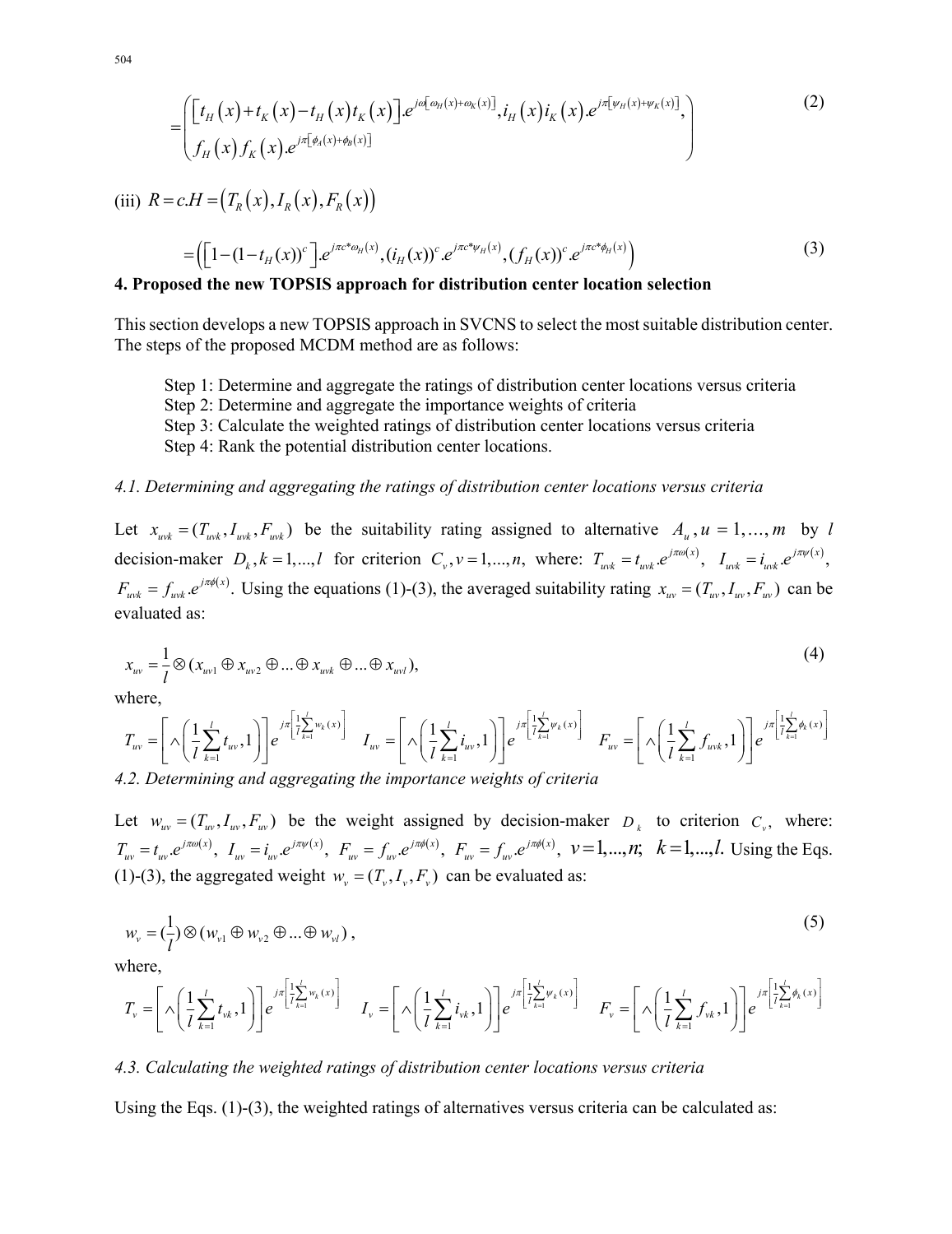$$
G_{u} = \frac{1}{k} \sum_{v=1}^{l} x_{uv} * w_{v}, \ u = 1, ..., m; \ v = 1, ..., l \tag{6}
$$

#### *4.4. Ranking the potential distribution center locations*

This section developed the score, accuracy and certainty function for a SVCNS, i.e.  $G_u = (T_u, I_u, F_u)$ , where:  $T_u = t_u e^{j\pi\omega(x)}$ ,  $I_u = i_u e^{j\pi\psi(x)}$ ,  $F_u = f_u e^{j\pi\phi(x)}$ ,  $u = 1,...,m$ , adopted from Peng et al. (2014) as follows:

The values of the score, accuracy and certainty function for amplitude terms are defined as follows:

$$
e_{G_u}^a = (2 + t_u - i_u - f_u) / 3, \ \ h_u = t_u - f_u, \text{ and } c_u = t_u
$$
 (7)

The values of the score, accuracy and certainty function for phase terms are defined below:

$$
e_{G_u}^p = \pi \big[\omega(x) - \psi(x) - \phi(x)\big], \quad h_{G_u}^p = \pi \big[\omega(x) - \phi(x)\big], \quad \text{and} \quad c_{G_u}^p = \pi \omega(x) \tag{8}
$$

Let  $G_1$  and  $G_2$  be any two SVCNSs. Then, the ranking method can be defined as follows:

- If  $e_G^a > e_G^a$ , then  $G_1 > G_2$
- If  $e_{G_1}^a = e_{G_2}^a$  and  $e_{G_1}^p > e_{G_2}^p$ , then  $G_1 > G_2$
- If  $e_{G_1}^a = e_{G_2}^a$ ,  $e_{G_1}^p = e_{G_2}^p$  and  $h_G^a > h_{G_2}^a$ , then  $G_1 > G_2$
- If  $e_{G_1}^a = e_{G_2}^a$ ,  $e_{G_1}^p = e_{G_2}^p$ ,  $h_{G_1}^a = h_{G_2}^a$  and  $h_{G_1}^p > h_{G_2}^p$ , then  $G_1 > G_2$
- If  $e_{G_1}^a = e_{G_2}^a$ ,  $e_{G_1}^p = e_{G_2}^p$ ,  $h_{G_1}^a = h_{G_2}^a$ ,  $h_{G_1}^p = h_{G_2}^p$  and  $c_{G_1}^a > c_{G_2}^a$ , then  $G_1 > G_2$

• If 
$$
e_{G_1}^a = e_{G_2}^a
$$
,  $e_{G_1}^p = e_{G_2}^p$ ,  $h_{G_1}^a = h_{G_2}^a$ ,  $h_{G_1}^p = h_{G_2}^p$ ,  $c_{G_1}^a = c_{G_2}^a$  and  $c_{G_1}^p > c_{G_2}^p$ , then  $G_1 > G_2$ 

• If  $e_{G_1}^a = e_{G_2}^a$ ,  $e_{G_1}^p = e_{G_2}^p$ ,  $h_{G_1}^a = h_{G_2}^a$ ,  $h_{G_1}^p = h_{G_2}^p$ ,  $c_{G_1}^a = c_{G_2}^a$  and  $c_{G_1}^p = c_{G_2}^p$ , then  $G_1 = G_2$ 

### **5. Application of the proposed TOPSIS approach for distribution center location selection**

In this section, the proposed TOPSIS approach in SVCNS is applied for distribution center location selection in the case of an industrial company. Assume that the company needs to select a location to establish a new distribution center for expanding their business. After preliminary screening, four locations, namely  $A_1, A_2, A_3$  and  $A_4$ , are chosen for further selection. A committee of three company managers, i.e.  $D_1, D_2$ , and  $D_3$ , were required to make their evaluation separately, according to their preferences for the importance weights of criteria and the ratings of alternative based on each criterion. Six criteria were chosen from the literature in order to select the distribution center location including transportation availability  $(C_1)$ , closeness to demand market  $(C_2)$ , human resources  $(C_3)$ , availability of acquirement material  $(C_4)$ , investment cost  $(C_5)$ , and expansion possibility  $(C_6)$ . The computational procedure is summarized as follows:

## *5.1. Determining and Aggregating the Ratings of Locations versus the Criteria*

The committee members use the linguistic rating set  $S = \{VL, L, F, G, VG\}$ , where  $VL = Very Low =$  $(0.1.e^{j\pi/0.7}, 0.7.e^{j\pi/0.9}, 0.6.e^{j\pi/1.0}), L = Low = (0.3.e^{j\pi/0.8}, 0.6.e^{j\pi/1.0}, 0.5.e^{j\pi/0.9}), F = Fair = (0.4.e^{j\pi/0.8}, 0.6.e^{j\pi/0.8}, 0.6.e^{j\pi/0.8}, 0.6.e^{j\pi/0.8}, 0.6.e^{j\pi/0.8}, 0.6.e^{j\pi/0.8}, 0.6.e^{j\pi/0.8}, 0.6.e^{j\pi/0.8}, 0.6.e^{j\pi/0.8}, 0$  $0.5. e^{j\pi(0.9)}, 0.4. e^{j\pi(0.8)}, G = Good = (0.6. e^{j\pi(0.9)}, 0.4. e^{j\pi(0.9)}, 0.3. e^{j\pi(0.7)}, \text{ and VG} = Very Good = (0.7. e^{j\pi(0.9)}, 0.4. e^{j\pi(0.9)}, 0.4. e^{j\pi(0.9)}, 0.4. e^{j\pi(0.9)}, 0.4. e^{j\pi(0.9)}, 0.4. e^{j\pi(0.9)}, 0.4. e^{j\pi(0.9)}, 0.4. e^{j\pi(0.9)}, 0.4. e^{j\pi(0$ <sup>1.1</sup>, 0.2.e<sup>j</sup>  $\pi$ <sup>0.8</sup>, 0.1e<sup>j</sup>  $\pi$ <sup>0.6</sup>), to evaluate the suitability of the locations under each criteria. Table 1 gives the aggregated ratings of four locations  $(A_1, A_2, A_3, A_4)$  versus six criteria  $(C_1, ..., C_6)$  from three decisionmakers (*D*1, *D*2, *D*3) using Eq. (4).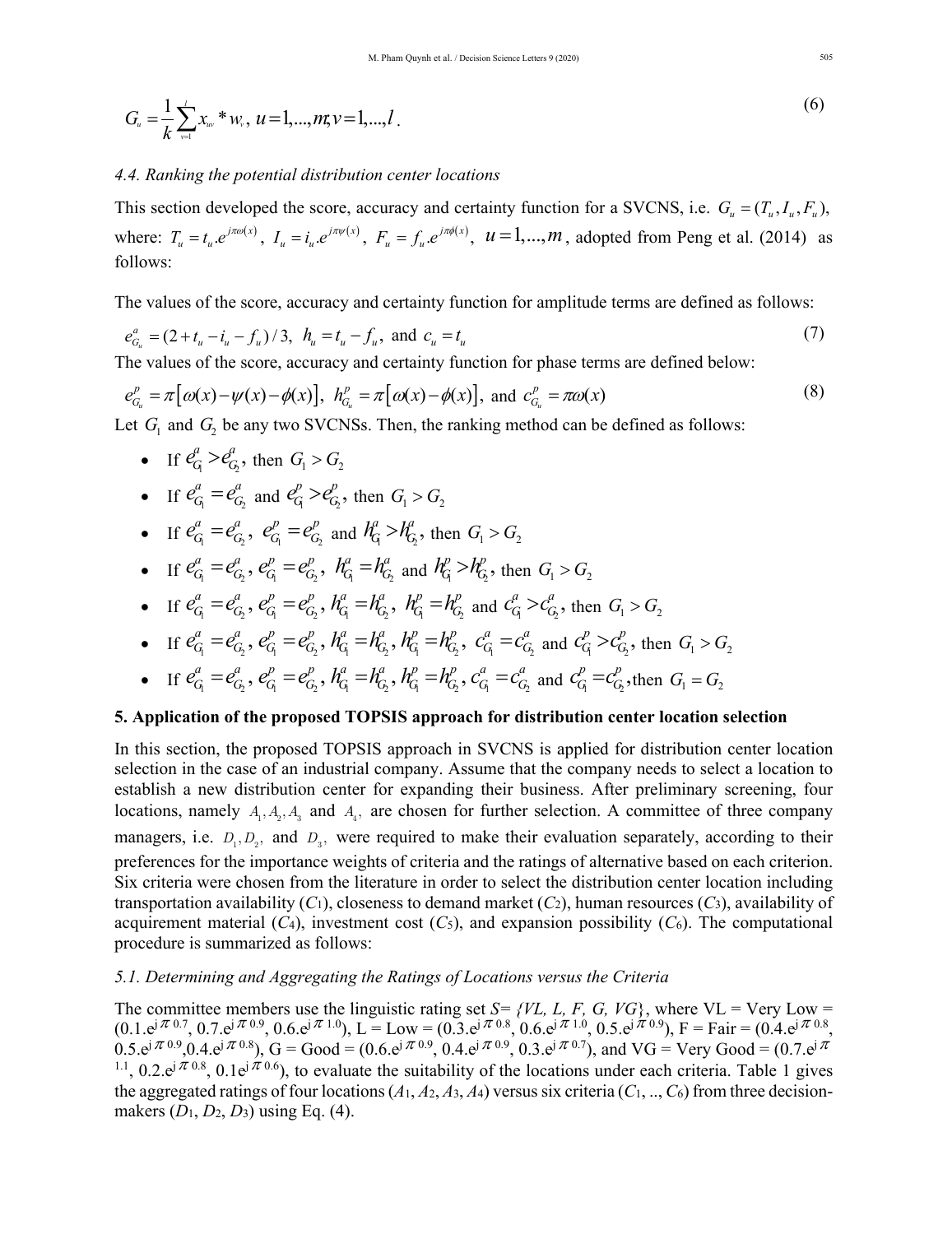| Criteria       | Locations      | Decision-makers |                |                |                                                                                                                      |  |  |
|----------------|----------------|-----------------|----------------|----------------|----------------------------------------------------------------------------------------------------------------------|--|--|
|                |                | $D_1$           | D <sub>2</sub> | $D_3$          | Aggregated ratings                                                                                                   |  |  |
| C <sub>1</sub> | A <sub>1</sub> | M               | $\mathbf G$    | $\mathbf G$    | $(0.353 \cdot e^{j\pi \overline{0.65}}, 0.622 \cdot e^{j\pi \overline{0.575}}, 0.532 \cdot e^{j\pi \overline{0.5}})$ |  |  |
|                | A <sub>2</sub> | G               | G              | M              | $(0.353 \cdot e^{j\pi 0.65}, 0.622 \cdot e^{j\pi 0.575}, 0.532 \cdot e^{j\pi 0.5})$                                  |  |  |
|                | A <sub>3</sub> | VG              | $\overline{G}$ | $\overline{G}$ | $(0.438 \cdot e^{j \pi 0.7}, 0.523 \cdot e^{j \pi 0.625}, 0.468 \cdot e^{j \pi 0.55})$                               |  |  |
|                | $A_4$          | G               | М              | G              | $(0.353 \text{.}e^{j\pi/0.65}, 0.622 \text{.}e^{j\pi/0.575}, 0.532 \text{.}e^{j\pi/0.5})$                            |  |  |
| C <sub>2</sub> | A <sub>1</sub> | G               | $\mathbf G$    | $\overline{G}$ | $(0.6 \cdot e^{j \pi 0.9}, 0.4 \cdot e^{j \pi 0.9}, 0.3 \cdot e^{j \pi 0.7})$                                        |  |  |
|                | A <sub>2</sub> | G               | G              | G              | $(0.6 \cdot e^{j\pi/0.9}, 0.4 \cdot e^{j\pi/0.9}, 0.3 \cdot e^{j\pi/0.7})$                                           |  |  |
|                | A <sub>3</sub> | $\mathbf{M}$    | G              | $\overline{G}$ | $(0.353 \cdot e^{j\pi 0.65}, 0.622 \cdot e^{j\pi 0.575}, 0.532 \cdot e^{j\pi 0.5})$                                  |  |  |
|                | $A_4$          | VG              | G              | G              | $(0.438 \cdot e^{j\pi/0.7}, 0.523 \cdot e^{j\pi/0.625}, 0.468 \cdot e^{j\pi/0.55})$                                  |  |  |
|                | A <sub>1</sub> | $\mathbf{M}$    | G              | G              | $(0.353 \text{.}e^{j\pi 0.65}, 0.622 \text{.}e^{j\pi 0.575}, 0.532 \text{.}e^{j\pi 0.5})$                            |  |  |
|                | A <sub>2</sub> | G               | G              | G              | $(0.6 \text{e}^{\mathrm{j} \pi \, 0.9}, 0.4 \text{e}^{\mathrm{j} \pi \, 0.9}, 0.3 \text{e}^{\mathrm{j} \pi \, 0.7})$ |  |  |
| $C_3$          | A <sub>3</sub> | VG              | $\overline{G}$ | VG             | $(0.468 \cdot e^{j \pi 0.725}, 0.461 \cdot e^{j \pi 0.65}, 0.436 \cdot e^{j \pi 0.575})$                             |  |  |
|                | $A_4$          | G               | VG             | G              | $(0.438 \cdot e^{j \pi \cdot 0.7}, 0.523 \cdot e^{j \pi \cdot 0.625}, 0.468 \cdot e^{j \pi \cdot 0.55})$             |  |  |
|                | A <sub>1</sub> | M               | $\mathbf{P}$   | $\mathbf M$    | $(0.209 \cdot e^{j\pi/0.575}, 0.682 \cdot e^{j\pi/0.5}, 0.647 \cdot e^{j\pi/0.425})$                                 |  |  |
|                | A <sub>2</sub> | M               | G              | G              | $(0.353 \cdot e^{j\pi/0.65}, 0.622 \cdot e^{j\pi/0.575}, 0.532 \cdot e^{j\pi/0.5})$                                  |  |  |
| C <sub>4</sub> | A <sub>3</sub> | M               | $\mathbf{M}$   | G              | $(0.296 \cdot e^{j\pi 0.625}, 0.651 \cdot e^{j\pi 0.55}, 0.562 \cdot e^{j\pi 0.475})$                                |  |  |
|                | $A_4$          | G               | G              | G              | $(0.6 \cdot e^{j \pi 0.9}, 0.4 \cdot e^{j \pi 0.9}, 0.3 \cdot e^{j \pi 0.7})$                                        |  |  |
|                | A <sub>1</sub> | G               | M              | $\overline{G}$ | $(0.353 \text{.}e^{j\pi 0.65}, 0.622 \text{.}e^{j\pi 0.575}, 0.532 \text{.}e^{j\pi 0.5})$                            |  |  |
|                | A <sub>2</sub> | G               | G              | G              | $(0.6 \cdot e^{j\pi/0.9}, 0.4 \cdot e^{j\pi/0.9}, 0.3 \cdot e^{j\pi/0.7})$                                           |  |  |
| C <sub>5</sub> | A <sub>3</sub> | G               | G              | VG             | $(0.438 \text{.}e^{j\pi/0.7}, 0.523 \text{.}e^{j\pi/0.625}, 0.468 \text{.}e^{j\pi/0.55})$                            |  |  |
|                | A <sub>4</sub> | G               | G              | G              | $(0.6 \text{e}^{\mathrm{j} \pi \, 0.9}, 0.4 \text{e}^{\mathrm{j} \pi \, 0.9}, 0.3 \text{e}^{\mathrm{j} \pi \, 0.7})$ |  |  |
| $C_6$          | A <sub>1</sub> | VG              | G              | G              | $(0.438 \cdot e^{j\pi/0.7}, 0.523 \cdot e^{j\pi/0.625}, 0.468 \cdot e^{j\pi/0.55})$                                  |  |  |
|                | A <sub>2</sub> | G               | G              | G              | $(0.6 \cdot e^{j \pi 0.9}, 0.4 \cdot e^{j \pi 0.9}, 0.3 \cdot e^{j \pi 0.7})$                                        |  |  |
|                | A <sub>3</sub> | VG              | G              | VG             | $(0.468 \text{.}e^{j\pi/0.725}, 0.461 \text{.}e^{j\pi/0.65}, 0.436 \text{.}e^{j\pi/0.575})$                          |  |  |
|                | A <sub>4</sub> | G               | M              | G              | $(0.353 \cdot e^{j\pi 0.65}, 0.622 \cdot e^{j\pi 0.575}, 0.532 \cdot e^{j\pi 0.5})$                                  |  |  |

**Table 1** Aggregated ratings of locations versus the criteria

## *5.2. Determining and aggregating the importance weights of criteria*

The committee members' opinions on the importance of criteria are expressed using a linguistic weighting set K= {UI, OI, I, VI, AI} where UI = Unimportant =  $(0.2 \text{e}^{j\pi/0.7}, 0.5 \text{e}^{j\pi/0.9}, 0.5 \text{e}^{j\pi/1.1}),$  OI = Ordinary Important = (0.3.e<sup>j  $\pi$  0.8</sup>, 0.5.e<sup>j  $\pi$  1.0</sup>, 0.4.e<sup>j  $\pi$  0.9), I = Important = (0.5.e<sup>j  $\pi$  0.9, 0.4.e<sup>j  $\pi$  0.9, 0.3.e<sup>j</sup></sup></sup></sup>  $(\pi^{0.8})$ , VI = Very Important = (0.7.e<sup>j  $(\pi^{0.9}, 0.3. e^{j \pi^{0.9}}, 0.2. e^{j \pi^{0.7}})$ , and AI = Absolutely Important = (0.8.e<sup>j</sup></sup>  $\pi^{1.0}$ ,  $[0.2. e^{j \pi 0.8}, 0.1. e^{j \pi 0.6}]$ . Table 2 displays the importance weights of the six criteria from the three decision-makers. The aggregated weights of criteria obtained by Eq. (5) are shown in the last column of Table 2.

### **Table 2**

| The importance and aggregated weights of the effect |                 |                |    |                                                                                                                                     |  |  |  |
|-----------------------------------------------------|-----------------|----------------|----|-------------------------------------------------------------------------------------------------------------------------------------|--|--|--|
| Criteria                                            | Decision-makers |                |    |                                                                                                                                     |  |  |  |
|                                                     |                 | $D_3$<br>$D_2$ |    | Aggregated weights                                                                                                                  |  |  |  |
| $C_I$                                               | VI              |                |    | $(0.477 \text{ e}^{\mathsf{j} \pi} \pi^{0.675}, 0.468 \text{ e}^{\mathsf{j} \pi^{0.675}, 0.366 \text{ e}^{\mathsf{j} \pi^{0.575}})$ |  |  |  |
| C <sub>2</sub>                                      |                 |                | ОI | $(0.353 \text{.}e^{j\pi/0.650}, 0.532 \text{.}e^{j\pi/0.7}, 0.436 \text{.}e^{j\pi/0.625})$                                          |  |  |  |
| $C_3$                                               |                 | VI             |    | $(0.457 \text{e}^{j \pi/0.675}, 0.468 \text{e}^{j \pi/0.675}, 0.366 \text{e}^{j \pi/0.575})$                                        |  |  |  |
| $C_4$                                               | AI              | VI             | AI | $(0.669 \text{.e}^{j \pi 0.725}, 0.331 \text{.e}^{j \pi 0.625}, 0.211 \text{.e}^{j \pi 0.475})$                                     |  |  |  |
| $C_5$                                               | VI              | VI             | AI | $(0.634 \text{.}e^{j\pi/0.7}, 0.366 \text{.}e^{j\pi/0.65}, 0.251 \text{.}e^{j\pi/0.5})$                                             |  |  |  |
|                                                     |                 |                | VI | $(0.457 \text{e}^{j\pi/0.675}, 0.468 \text{e}^{j\pi/0.675}, 0.366 \text{e}^{j\pi/0.575})$                                           |  |  |  |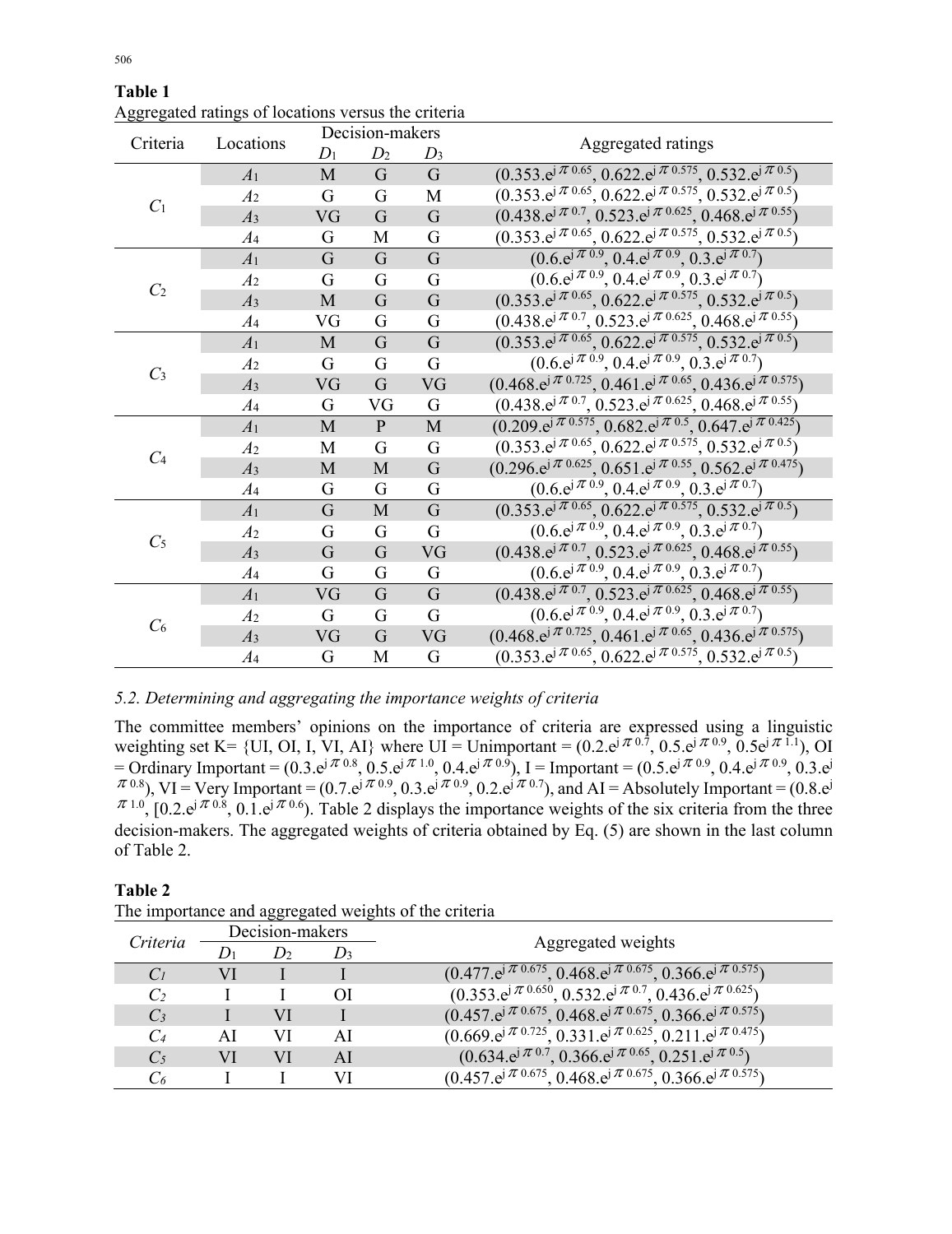# *5.3. Compute the aggregate weighted rating of each location*

The aggregate weighted rating value of each location can be obtained by multiplying the aggregated ratings of locations and the aggregated weight of criteria using Eq. (6) (as shown in Table 3). Table 4 presents the final average evaluation values of each location.

| Criteria       | Locations       | Aggregate weighted ratings                                                                                                            |
|----------------|-----------------|---------------------------------------------------------------------------------------------------------------------------------------|
|                | A <sub>1</sub>  | $(0.125 \text{.}e^{j\pi/0.423}, 0.823 \text{.}e^{j\pi/0.403}, 0.781 \text{.}e^{j\pi/0.35})$                                           |
| C <sub>1</sub> | A <sub>2</sub>  | $(0.125 \text{.}e^{j\pi/0.423}, 0.823 \text{.}e^{j\pi/0.403}, 0.781 \text{.}e^{j\pi/0.35})$                                           |
|                | A <sub>3</sub>  | $(0.155 \cdot e^{j\pi/0.455}, 0.777 \cdot e^{j\pi/0.438}, 0.751 \cdot e^{j\pi/0.385})$                                                |
|                | $A_4$           | $(0.125 \text{.}e^{j\pi/0.423}, 0.823 \text{.}e^{j\pi/0.403}, 0.781 \text{.}e^{j\pi/0.35})$                                           |
|                | A <sub>1</sub>  | $(0.143 \text{e}^{j \pi/0.439}, 0.81 \text{e}^{j \pi/0.42}, 0.767 \text{e}^{j \pi/0.368})$                                            |
|                | A <sub>2</sub>  | $(0.143 \cdot e^{j\pi 0.439}, 0.81 \cdot e^{j\pi 0.42}, 0.767 \cdot e^{j\pi 0.368})$                                                  |
| C <sub>2</sub> | A <sub>3</sub>  | $(0.125 \text{.}e^{j\pi}$ 0.423, 0.823 $\text{.}e^{j\pi}$ 0.403, 0.781 $\text{.}e^{j\pi}$ 0.35)                                       |
|                | $\mathcal{A}_4$ | $(0.155 \text{.}e^{j\pi/0.455}, 0.777 \text{.}e^{j\pi/0.438}, 0.751 \text{.}e^{j\pi/0.385})$                                          |
|                | A <sub>1</sub>  | $(0.143 \text{.}e^{j\pi/0.439}, 0.81 \text{.}e^{j\pi/0.42}, 0.767 \text{.}e^{j\pi/0.368})$                                            |
|                | A <sub>2</sub>  | $(0.164 \cdot e^{j \pi 0.456}, 0.799 \cdot e^{j \pi 0.405}, 0.753 \cdot e^{j \pi 0.354})$                                             |
| $C_3$          | A <sub>3</sub>  | $(0.19 \text{e}^{\mathrm{j} \pi \, 0.489}, 0.732 \text{e}^{\mathrm{j} \pi \, 0.439}, 0.719 \text{e}^{\mathrm{j} \pi \, 0.388})$       |
|                | A <sub>4</sub>  | $(0.177 \cdot e^{j\pi 0.473}, 0.763 \cdot e^{j\pi 0.422}, 0.736 \cdot e^{j\pi 0.371})$                                                |
|                | A <sub>1</sub>  | $(0.14 \text{e}^{\mathrm{j} \pi \, 0.417}, 0.787 \text{e}^{\mathrm{j} \pi \, 0.313}, 0.764 \text{e}^{\mathrm{j} \pi \, 0.266})$       |
|                | A <sub>2</sub>  | $(0.236 \text{.}e^{j\pi/0.471}, 0.747 \text{.}e^{j\pi/0.359}, 0.687 \text{.}e^{j\pi/0.313})$                                          |
| C <sub>4</sub> | A <sub>3</sub>  | $(0.198 \cdot e^{j\pi} \sqrt{0.453}, 0.767 \cdot e^{j\pi} \sqrt{0.344}, 0.707 \cdot e^{j\pi} \sqrt{0.297})$                           |
|                | A <sub>4</sub>  | $(0.271 \text{.}e^{j\pi/0.489}, 0.729 \text{.}e^{j\pi/0.375}, 0.667 \text{.}e^{j\pi/0.328})$                                          |
|                | A <sub>1</sub>  | $(0.191 \text{.e}^{j \pi/0.439}, 0.787 \text{.e}^{j \pi/0.388}, 0.736 \text{.e}^{j \pi/0.338})$                                       |
| $C_5$          | A <sub>2</sub>  | $(0.219 \text{.e}^{j \pi/0.456}, 0.771 \text{.e}^{j \pi/0.405}, 0.719 \text{.e}^{j \pi/0.354})$                                       |
|                | A <sub>3</sub>  | $(0.236 \cdot e^{j\pi 0.473}, 0.731 \cdot e^{j\pi 0.422}, 0.7 \cdot e^{j\pi 0.371})$                                                  |
|                | A <sub>4</sub>  | $(0.219 \text{.e}^{j \pi/0.456}, 0.771 \text{.e}^{j \pi/0.405}, 0.719 \text{.e}^{j \pi/0.354})$                                       |
| C <sub>6</sub> | A <sub>1</sub>  | $(0.236 \text{e}^{\mathrm{j} \pi/0.473}, 0.731 \text{e}^{\mathrm{j} \pi/0.422}, 0.7 \text{e}^{\mathrm{j} \pi/0.371})$                 |
|                | A <sub>2</sub>  | $(0.219 \text{.e}^{j \pi/0.456}, 0.771 \text{.e}^{j \pi/0.405}, 0.719 \text{.e}^{j \pi/0.354})$                                       |
|                | A <sub>3</sub>  | $(0.253 \text{.}e^{j\pi/0.489}, 0.696 \text{.}e^{j\pi/0.439}, 0.681 \text{.}e^{j\pi/0.388})$                                          |
|                | A <sub>4</sub>  | $(0.191 \text{e}^{j\pi}$ <sup>0.439</sup> , 0.787 e <sup>j <math>\pi</math>0.388</sup> , 0.736 e <sup>j <math>\pi</math>0.338</sup> ) |

### **Table 3**

Aggregate weighted rating value of each location

#### **Table 4**

The final evaluation values of each location

| Locations | Aggregated weights                                                                                                            |
|-----------|-------------------------------------------------------------------------------------------------------------------------------|
| A1        | $(0.164 \text{ e}^{\frac{j \pi}{2} 0.438}, 0.791 \text{ e}^{\frac{j \pi}{2} 0.389}, 0.752 \text{ e}^{\frac{j \pi}{2} 0.338})$ |
| А2        | $(0.185 \text{.}e^{j\pi}$ 0.45, 0.787 $\text{.}e^{j\pi}$ 0.399, 0.737 $\text{.}e^{j\pi}$ 0.349)                               |
| A3        | $(0.194 \text{ e}^{j\pi} \sqrt[0.464}, 0.753 \text{ e}^{j\pi} \sqrt[0.414}, 0.723 \text{ e}^{j\pi} \sqrt[0.363)})$            |
| A4        | $(0.191 \text{.}e^{j\pi/0.456}, 0.774 \text{.}e^{j\pi/0.405}, 0.731 \text{.}e^{j\pi/0.354})$                                  |

## *5.4. Ranking the alternatives*

Using the proposed the score, accuracy and certainty function for a SVCNS in Equations (7)-(8), the final ranking value of each location is calculated as in Table 5. According to this table, the ranking order of the four locations is  $A_3 \succ A_4 \succ A_2 \succ A_1$ .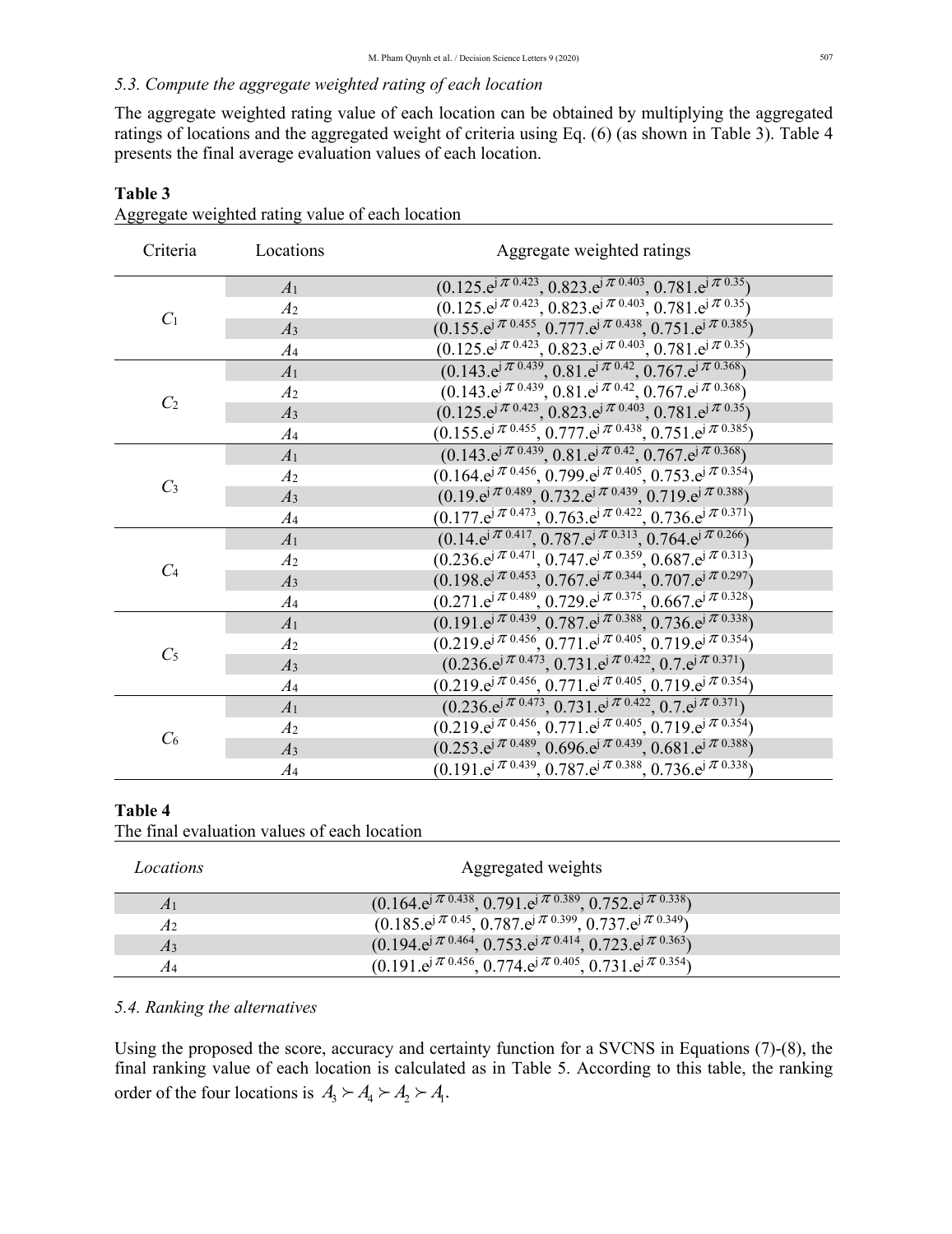| Locations      | <b>Proposed score</b><br>function |              | <b>Proposed accuracy</b><br>function |             | <b>Proposed certainty</b><br>function |             |         |
|----------------|-----------------------------------|--------------|--------------------------------------|-------------|---------------------------------------|-------------|---------|
|                | Amplitude                         | Phase        | Amplitude                            | Phase       | Amplitude                             | Phase       | Ranking |
|                | term                              | term         | term                                 | term        | term                                  | term        |         |
| A <sub>1</sub> | 0,207                             | $-0,289 \pi$ | $-0,588$                             | $0,100 \pi$ | 0,164                                 | $0,438 \pi$ |         |
| A <sub>2</sub> | 0,221                             | $-0,298 \pi$ | $-0,552$                             | $0,101 \pi$ | 0,185                                 | $0,450 \pi$ | 3       |
| A <sub>3</sub> | 0,239                             | $-0.313 \pi$ | $-0,529$                             | $0,100 \pi$ | 0,194                                 | $0,464 \pi$ |         |
| $A_4$          | 0,229                             | $-0,304 \pi$ | $-0,540$                             | $0,101 \pi$ | 0,191                                 | $0,456 \pi$ | 2       |

**Table 5** Modified score function of each alternative

### **6. Conclusion**

This paper has proposed new TOPSIS approach in complex neutrosophic set for solving distribution location selection and evaluation. The operational rules of the SVCNS were also defined. In the proposed TOPSIS approach, the importance weights of decision criteria and the ratings of qualitative criteria were assessed in linguistic variables which are described by complex neutrosophic sets. The proposed approach was then applied to solve the distribution location selection and evaluation problem with three decision makers and six selection criteria. It has been demonstrated throughout the detailed calculation in the application that the proposed decision-making methods are efficient and more general as compared to the relevant studies. The proposed approach can also be applied to other management problems under similar settings.

### **References**

- Abdel-Basset, M., & Mohamed, M. (2019). A novel and powerful framework based on neutrosophic sets to aid patients with cancer. *Future Generation Computer Systems*, *98*, 144-153.
- Abdel-Basset, M., Chang, V., Gamal, A., & Smarandache, F. (2019). An integrated neutrosophic ANP and VIKOR method for achieving sustainable supplier selection: A case study in importing field. *Computers in Industry*, *106*, 94-110.
- Ali, M., & Smarandache, F. (2017). Complex neutrosophic set. *Neural Computing and Applications*, *28*(7), 1817-1834.
- Ali, M., Dat, L.Q., Son, L.H., & Smarandache, F. (2018). Interval Complex Neutrosophic Set: Formulation and Applications in Decision-Making. *International Journal of Fuzzy Systems*, *20*(3), 986-999.
- Awasthi, A., Chauhan, S. S., & Goyal, S. K. (2011). A multi-criteria decision-making approach for location planning for urban distribution centers under uncertainty. *Mathematical & Computer Modelling*, *53*(1-2), 98-09.
- Chu, T. C., & Hsu, W. C. (2016). Evaluating Distribution Centers via a Maximizing Set and Minimizing Set Based Fuzzy MCDM Approach. *Journal of Business and Economics*, *7*(1), 81-93.
- Chen, C. T. (2001). A fuzzy approach to select the location of the distribution center. *Fuzzy Sets and Systems*, *118*(1), 65-73.
- Tamir, D. E., Rishe, N. D., & Kandel, A. (2015). Complex Fuzzy Sets and Complex Fuzzy Logic an Overview of Theory and Applications in D.E. Tamir et al. (eds.), *Fifty Years of Fuzzy Logic and its Applications*, *Studies in Fuzziness and Soft Computing, 326*, 661-681.
- Das, S., Kumar, S., Kar, S., & Pal, T. (2019). Group decision making using neutrosophic soft matrix: An algorithmic approach. *Journal of King Saud University-Computer and Information Sciences*, *31*(4), 459-468.
- Greenfield, S., Chiclana, F., & Dick, S. (2016, July). Interval-valued complex fuzzy logic. In *2016 IEEE International Conference on Fuzzy Systems (FUZZ-IEEE)* (pp. 2014-2019). IEEE.
- Hua, X., Hu, X., & Yuan, W. (2016). Research optimization on logistics distribution center location based on adaptive particle swarm algorithm. *Optik - International Journal for Light and Electron Optics*, *127*(20), 8443-8450.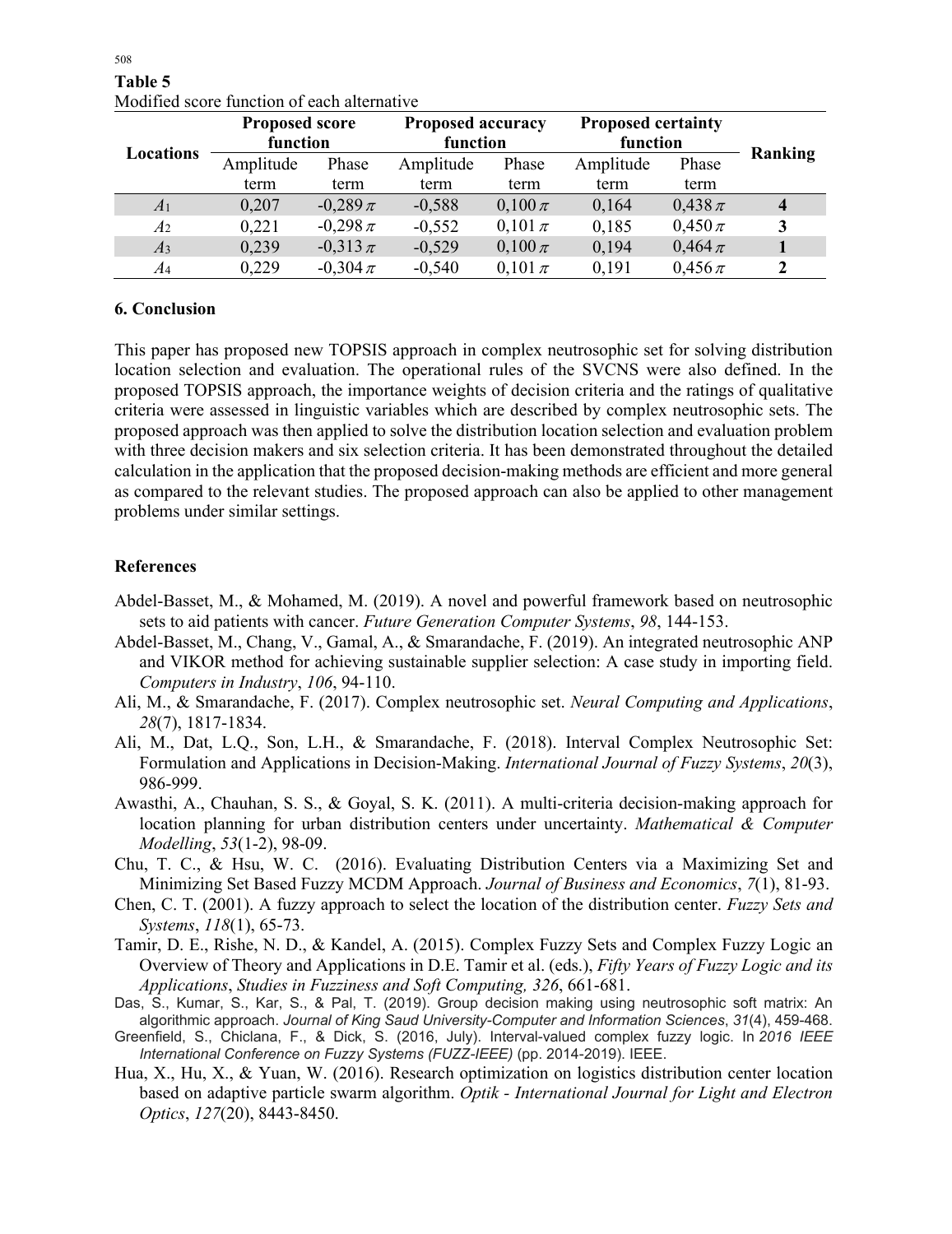- Hiassat, A., Diabat, A., & Rahwan, I. (2017). A genetic algorithm approach for location-inventoryrouting problem with perishable products. *Journal of Manufacturing Systems, 42*, 93-103.
- Li, S., & Wei, Z. (2018) A hybrid approach based on the analytic hierarchy process and 2-tuple hybrid ordered weighted averaging for location selection of distribution centers, *PLoS ONE, 13*(11), e0206966.
- Liu, P., & You, X. (2019). Bidirectional projection measure of linguistic neutrosophic numbers and their application to multi-criteria group decision making. *Computers & Industrial Engineering*, *128*, 447-457.
- Peng, J. J., Wang, J. Q., Wang, J., Zhang, H. Y., & Chen, X. H. (2014). Simplified neutrosophic sets and their applications in multi-criteria group decision-making problems. *International Journal of Systems Science*, *47*(10), 2342-2358.
- Pham, T. Y., Ma, H. M., Yeo, G. T. (2017). Application of fuzzy delphi TOPSIS to locate logistics centers in Vietnam: The Logisticians' perspective. *Asian Journal of Shipping & Logistics*, *33*(4), 211-219.
- Pramanik, S., Dalapati, S., & Roy, T. K. (2016). Logistics Center Location Selection Approach Based on Neutrosophic Multi-Criteria Decision Making, 161-174; in Florentin Smarandache, Surapati Pramanik. *New Trends in Neutrosophic Theory and Applications*. 2016. hal-01408066.
- Rahmani, A., & Mirhassani, S. A. (2014). A hybrid Firefly-Genetic Algorithm for the capacitated facility location problem. *Information Sciences*, *283*(4), 70-78.
- Rao, C., Goh, M., Zhao, Y., & Zheng, J. (2015). Location selection of city logistics centers under sustainability. *Transportation Research Part D Transport & Environment*, *36*, 29-44.
- Ramot, D., Milo, R., Friedman, M., & Kandel, A. (2002). Complex fuzzy sets. *IEEE Transactions on Fuzzy Systems*, 10(2), 171-186.
- Smarandache, F. (1998). Neutrosophy: *Neutrosophic Probability, Set, and Logic*. Analytic Synthesis Synthetic Analysis. American Research Press.
- Selvachandran, G., Pal, M., Alhawari, T. A. A., & Salleh, A. R. (2018). Interval-valued complex fuzzy sets and its application to the Malaysian economy. *International Journal of Fuzzy System Applications*, *7*(1), 22-31.
- Selvachandran, G., Pal, M., Alhawari, T. A. A., & Salleh, A. R. (2018). Interval-Valued Complex Fuzzy Sets and Its Application to the Malaysian Economy. *International Journal of Fuzzy System Applications*, *7*(1), 22-31.
- Singh, R. K., Chaudhary, N., & Saxena, N. (2018). Selection of warehouse location for a global supply chain: A case study. *IIMB Management Review*, *30*, 343-356.
- Sodenkamp, M. A., Tavana, M., & Caprio, D. D. (2018). An aggregation method for solving group multi-criteria decision-making problems with single-valued neutrosophic sets. *Applied Soft Computing*, *71*, 715-727.
- Toro, E. M., Franco, J. F., & Echeverri, M. G. (2017). A Multi-Objective Model for the Green Capacitated Location-Routing Problem Considering Environmental Impact. *Computers & Industrial Engineering*, *110*, 114-125.
- Wang, H., Smarandache, F., Zhang, Y., & Sunderraman, R. (2005). *Single valued neutrosophic sets, Proc Of 10th 476 Int Conf on Fuzzy Theory and Technology*, Salt Lake City, 477 Utah. 2005, from: http://fs.unm.edu/SingleValuedNeutrosophicSets.pdf
- Wang, H., Smarandache, F., Sunderraman, R., & Zhang, Y. Q. (2005). *Interval Neutrosophic Sets and Logic: Theory and Applications in Computing*. Logic in Computer Science. arXiv:cs/0505014 [cs.LO].
- Yazdanbakhsh, O., & Dick, C. (2018). A systematic review of complex fuzzy sets and logic. *Fuzzy Sets and Systems*, *338*(1), 1-22.
- Zhalechian, M., Tavakkoli-Moghaddam R., & Rahimi, Y. (2017). A self-adaptive evolutionary algorithm for a fuzzy multi-objective hub location problem: An integration of responsiveness and social responsibility. *Engineering Applications of Artificial Intelligence*, *62*, 1-16.